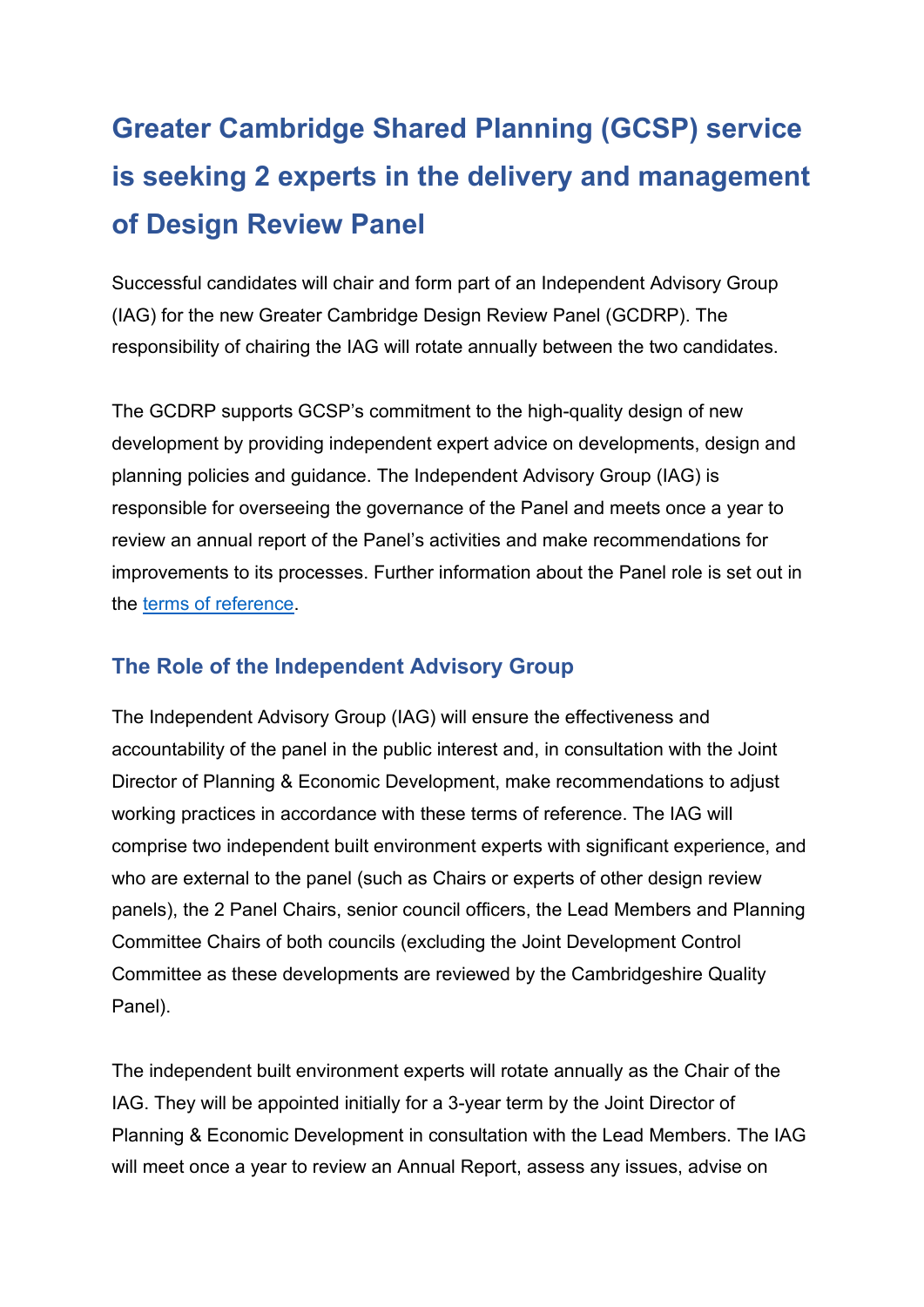improvements and the future direction of the panel. The Annual Report is a public document, comprising the feedback, finance and summary of the outcome of the Panel's advice within the planning process and as development is built. The Annual Report will be prepared by the IAG Chair and circulated to the group in advance of the meeting. The IAG meeting minutes will be taken by Panel Manager, checked with the IAG Chair and shared with the group and the panel membership.

## **Person Specification: Independent Advisory Group Chair**

The Chair should meet the following specifications:

- The Chair should be a professional in the field of placemaking and be able to guide the future direction of the panel on behalf of the two councils and the Greater Cambridge area;
- • The Chair should have significant experience in chairing, managing, or establishing design review panels with a track record of improving place outcomes;
- • The Chair should demonstrate personal qualities of authority, diplomacy, the group's comments on the day, maintaining a tone of constructive criticism; meeting management, necessary to guide group discussions and summarise
- The Chair should have the ability to synthesize and summarise broad, disparate or conflicting views and reach a consensus on the key issues to be addressed;
- language and useful to a wide audience including the applicants, planning • The Chair should be able to author a report that is clear in its assessment/advice, concise, focused on the key issues, written in simple authority and community;
- Previous experience or familiarity with the development context of Greater Cambridge.

 should not be part of the Greater Cambridge Design Review Panel or have a conflict Applications are particularly encouraged from women, people from Black, Asian and other minority ethnic backgrounds and people with disabilities, as these groups are currently under-represented throughout the construction industry. The applicant of interest in acting in this role.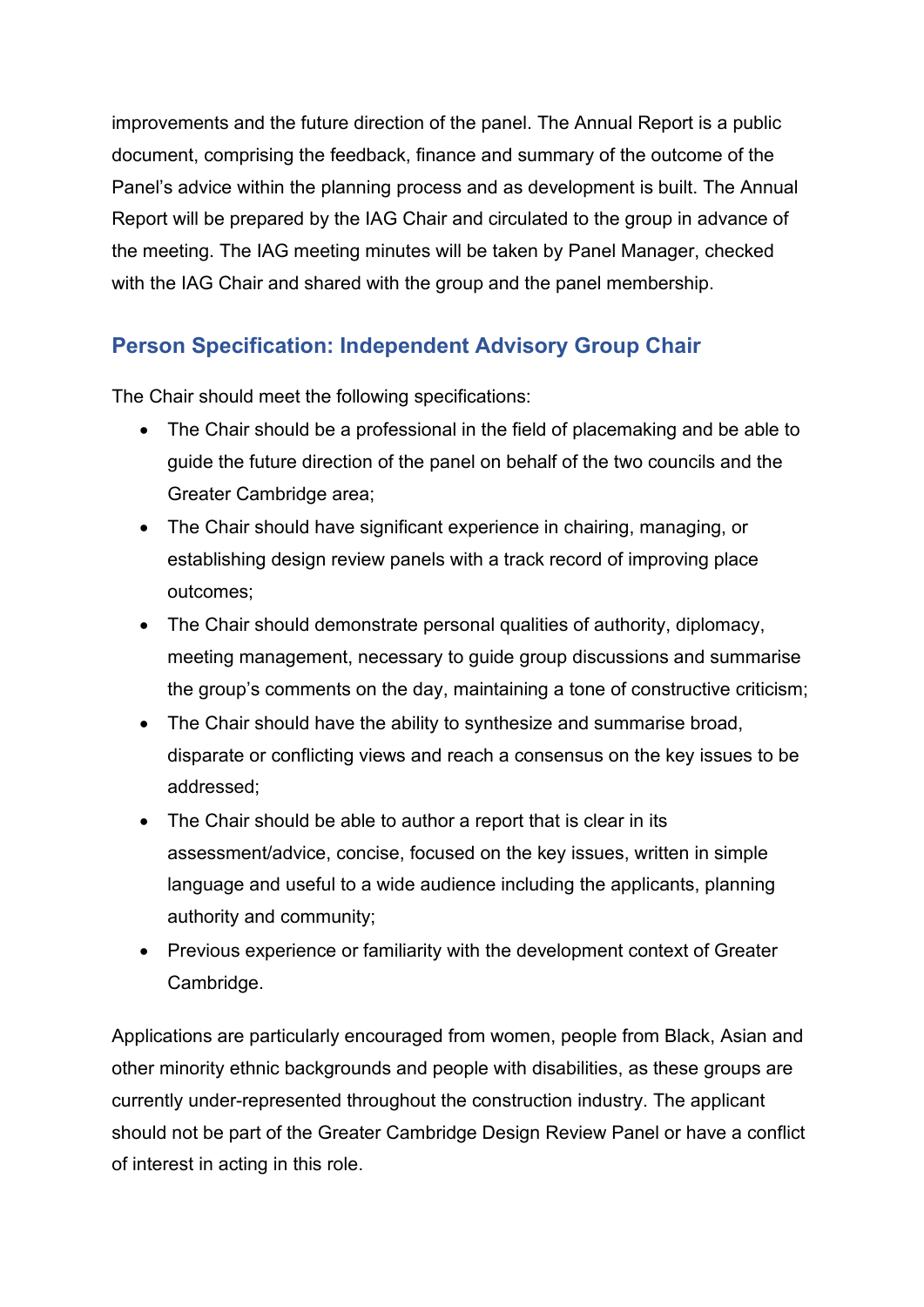## **Appointment and Remuneration**

 the panel in consultation with the Joint Director of Planning & Economic candidates will be paid an honorarium of £300/half day pro rata and reasonable Applicants should be able to commit to meeting annually. They will be required to familiarise themselves with the terms of reference, read the annual report, rotate as Chair and be able to lead discussions and build consensus on the future direction of Development. Roles will be appointed by GCSP, starting in August 2022. Successful travel expenses will be reimbursed.

#### **How to Apply**

 experience in relation to the personal specification, and a copy of your CV to To apply for the role please submit a covering letter, outlining your relevant [designreviewpanel@greatercambridgeplanning.](mailto:DesignReview@greatercambridgeplanning.org)org for an informal discussion about this role please contact Joanne Preston, Principal Urban Designer, on [+44 7514](tel:+44 7514 923122)  [923122.](tel:+44 7514 923122)

**The closing date for submission of applications is Friday 1 July 2022, at 5pm** Please see link to the recruiting council's privacy policy: <https://www.scambs.gov.uk/your-council-and-democracy/access-to>[information/customer-privacy-notice/](https://www.scambs.gov.uk/your-council-and-democracy/access-to-information/customer-privacy-notice/)

#### **Assessment Criteria**

 for planning for Cambridge City and South Cambridgeshire. The cover letter and accompanying CV will be marked according to the criteria set out below. Should there are more than 2 candidates with the same highest scores, candidates will be invited to be interviewed by senior officers and the Lead Member